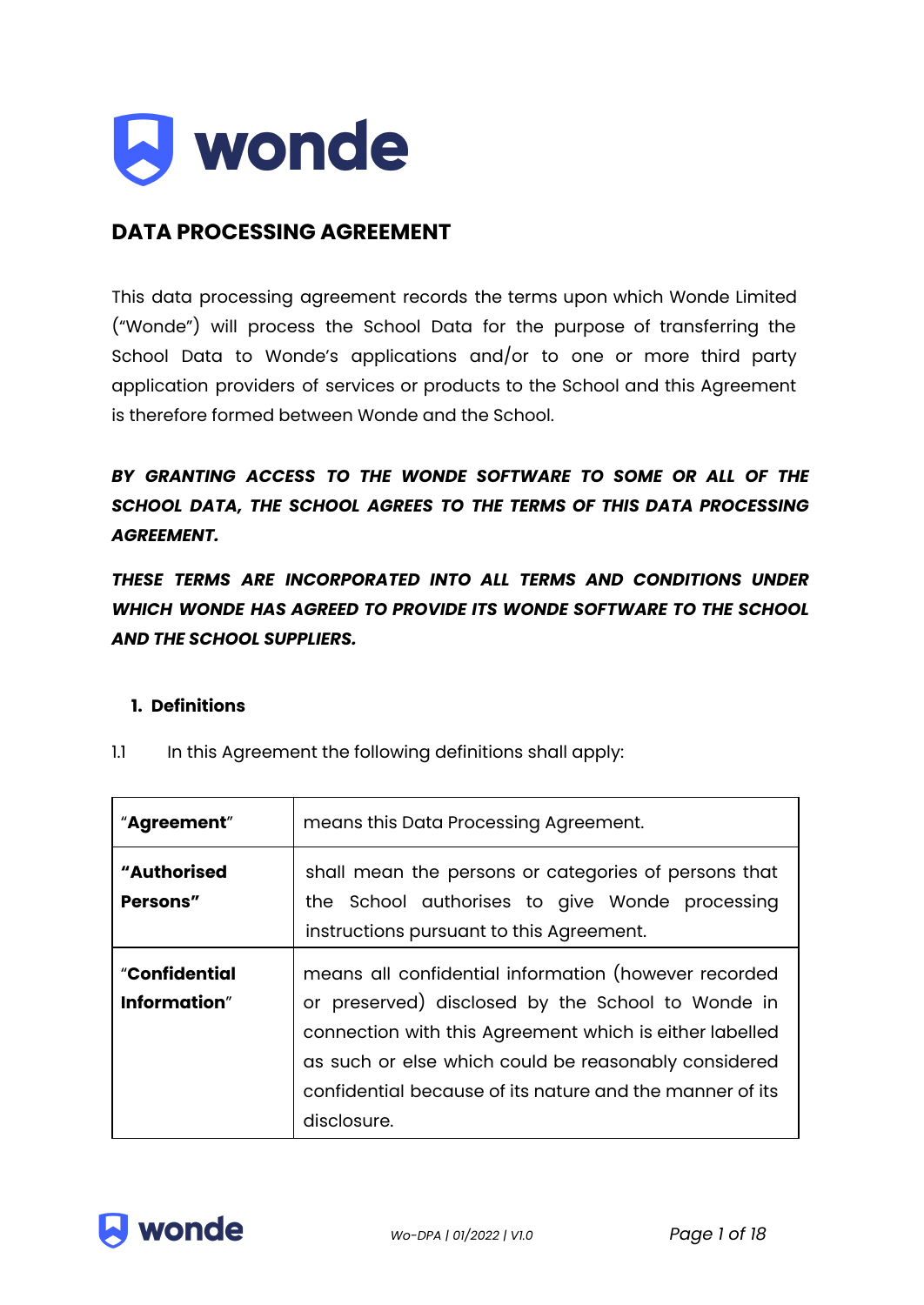| "Data"                              | has the meaning given in the Data Protection Laws as<br>amended or replaced from time-to-time.                                                                                                                                                                                                                                                                                                                                                                                                                                                                                                                                                                                                                                                               |
|-------------------------------------|--------------------------------------------------------------------------------------------------------------------------------------------------------------------------------------------------------------------------------------------------------------------------------------------------------------------------------------------------------------------------------------------------------------------------------------------------------------------------------------------------------------------------------------------------------------------------------------------------------------------------------------------------------------------------------------------------------------------------------------------------------------|
| "Data Controller"                   | shall be interpreted and construed by reference to the<br>term Controller as defined under Data Protection Laws.                                                                                                                                                                                                                                                                                                                                                                                                                                                                                                                                                                                                                                             |
| "Data Processor"                    | shall be interpreted and construed by reference to the<br>term Processor as defined under Data Protection Laws.                                                                                                                                                                                                                                                                                                                                                                                                                                                                                                                                                                                                                                              |
| "Data Protection<br>Laws"           | means all applicable data protection and privacy<br>legislation in force from time to time in the UK including<br>the Data Protection Act 2018 ("DPA") (as amended or<br>replaced from time-to-time), UK GDPR (as defined in<br>the Data Protection Act 2018) and the Privacy and<br>Electronic Communications Regulations 2003 (SI<br>2003/2426) as amended and all other legislation and<br>regulatory requirements in force from time to time<br>which apply to a party relating to the use of Personal<br>Data (including, without limitation, the privacy of<br>electronic communications); and the guidance and<br>codes of practice issued<br>by the Information<br>Commissioner or other relevant regulatory authority<br>and applicable to a party. |
| "Effective Date"                    | means the date upon which the School accepts these<br>terms.                                                                                                                                                                                                                                                                                                                                                                                                                                                                                                                                                                                                                                                                                                 |
| "Good Industry<br><b>Practice</b> " | using standards, practices, methods<br>and<br>means<br>procedures conforming to the law and exercising that<br>degree of skill and care diligence prudence and<br>foresight which would reasonably and ordinarily be<br>expected from a skilled and experienced person or<br>body engaged in a similar type of undertaking under<br>the same or similar circumstances.                                                                                                                                                                                                                                                                                                                                                                                       |

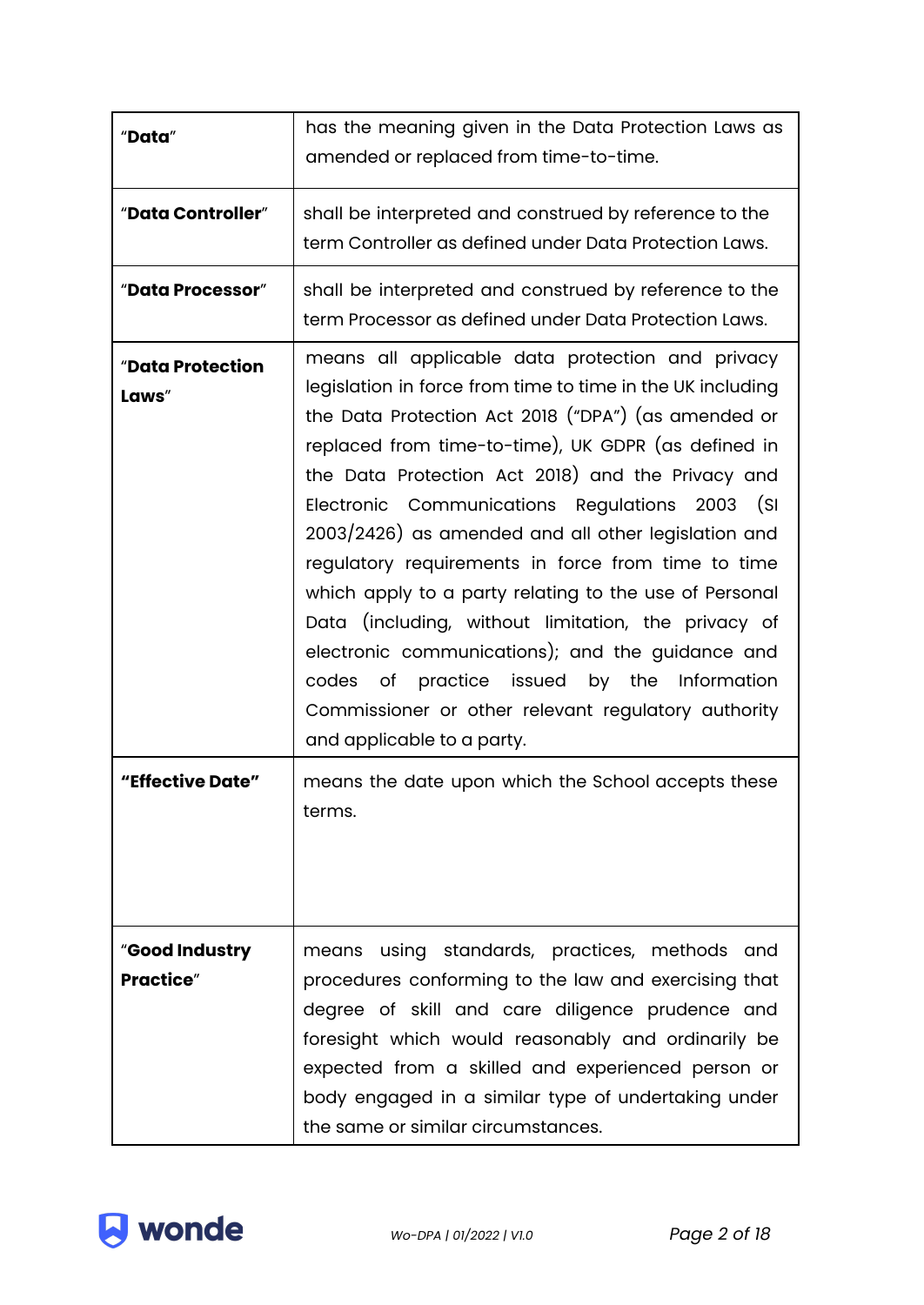| means the School's database which holds the School<br>Data.                                                                                                                                                                                                                                                                                                                                                                                 |
|---------------------------------------------------------------------------------------------------------------------------------------------------------------------------------------------------------------------------------------------------------------------------------------------------------------------------------------------------------------------------------------------------------------------------------------------|
| has the meaning given in Data Protection Laws.                                                                                                                                                                                                                                                                                                                                                                                              |
| has the meaning given in Data Protection Laws but<br>shall include any breach of School Data                                                                                                                                                                                                                                                                                                                                                |
| has the meaning given in Data Protection Laws.                                                                                                                                                                                                                                                                                                                                                                                              |
| means the school or education establishment using<br>the Wonde Software.                                                                                                                                                                                                                                                                                                                                                                    |
| means Personal Data relating to students, parents and<br>guardians, and staff at the School, and other data<br>regarding the school, including but not limited to:<br>1. names and contact details;<br>2. dates of birth;<br>3. health information and other special categories<br>of data;<br>4. details of educational performance<br>and<br>attainment;<br>disciplinary records;<br>5.<br>6. timetable, call and year group information. |
| means third party providers of services or products via<br>third party applications to the School to which the<br>School wishes to transfer certain data sets of the<br>School Data.                                                                                                                                                                                                                                                        |
|                                                                                                                                                                                                                                                                                                                                                                                                                                             |

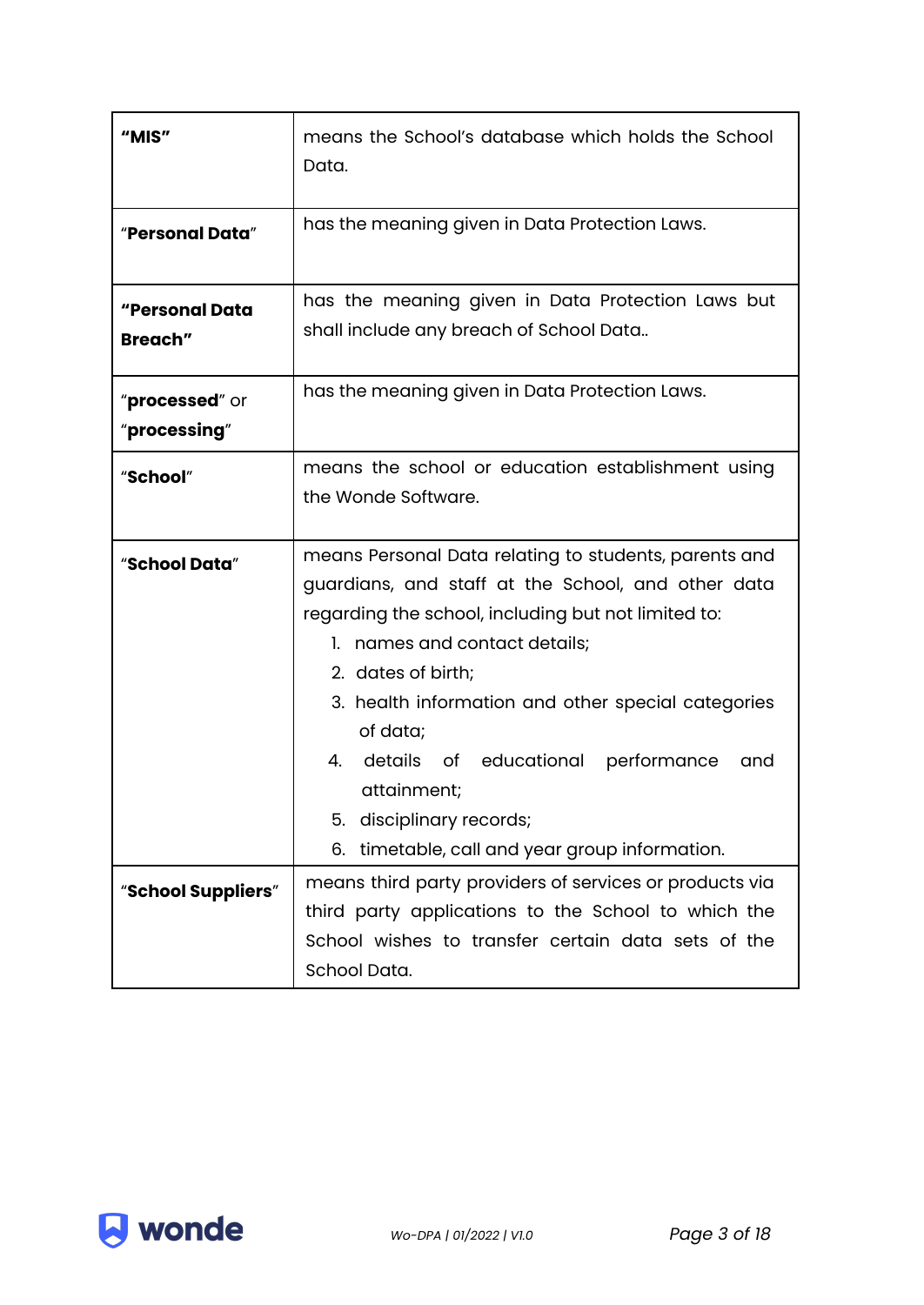| "Services"                                        | Means the services performed by Wonde:                                                                                                                                                                                                                                                                                                                       |
|---------------------------------------------------|--------------------------------------------------------------------------------------------------------------------------------------------------------------------------------------------------------------------------------------------------------------------------------------------------------------------------------------------------------------|
|                                                   | a. for the benefit of the School and School Suppliers,<br>utilising the Wonde Software, of transferring selected<br>School Data from the School or its MIS to selected<br>School Suppliers; and                                                                                                                                                              |
|                                                   | b. to allow students, parents and guardians, and staff<br>at the School to access selected data from the MIS<br>and/or School Suppliers using a single account within<br>the Wonde Software; and                                                                                                                                                             |
|                                                   | C. to allow access to, and use of the Wonde Software.                                                                                                                                                                                                                                                                                                        |
| "Standard<br><b>Contractual</b><br>Clauses (SCC)" | means all Controller to Processor SCCs, any Controller<br>to Controller SCCs or any other SCCs that may apply<br>and are entered into between the parties or the<br>European Commission's SCCs for the transfer of<br>Personal Data pursuant to the European Commission's<br>decision (C92010)593) of 5 February 2010.                                       |
| "Sub-Processors"                                  | means any third-party, person or company appointed<br>by or on behalf of Wonde who may process Personal<br>Data to facilitate the provision of the Services in<br>connection with the Agreement.                                                                                                                                                             |
| "UK GDPR"                                         | the<br>General Data Protection Regulation,<br>means<br>Regulation (EU) 2016/679, as it forms part of domestic<br>law in the United Kingdom by virtue of section 3 of the<br>European Union (Withdrawal) Act 2018 (including as<br>further amended or modified by the laws of the United<br>Kingdom or of a part of the United Kingdom from time<br>to time). |
| "Wonde Software"                                  | means the software applications and platform supplied<br>(directly or indirectly) by Wonde and used by the<br>School including the Wonde school portal.                                                                                                                                                                                                      |

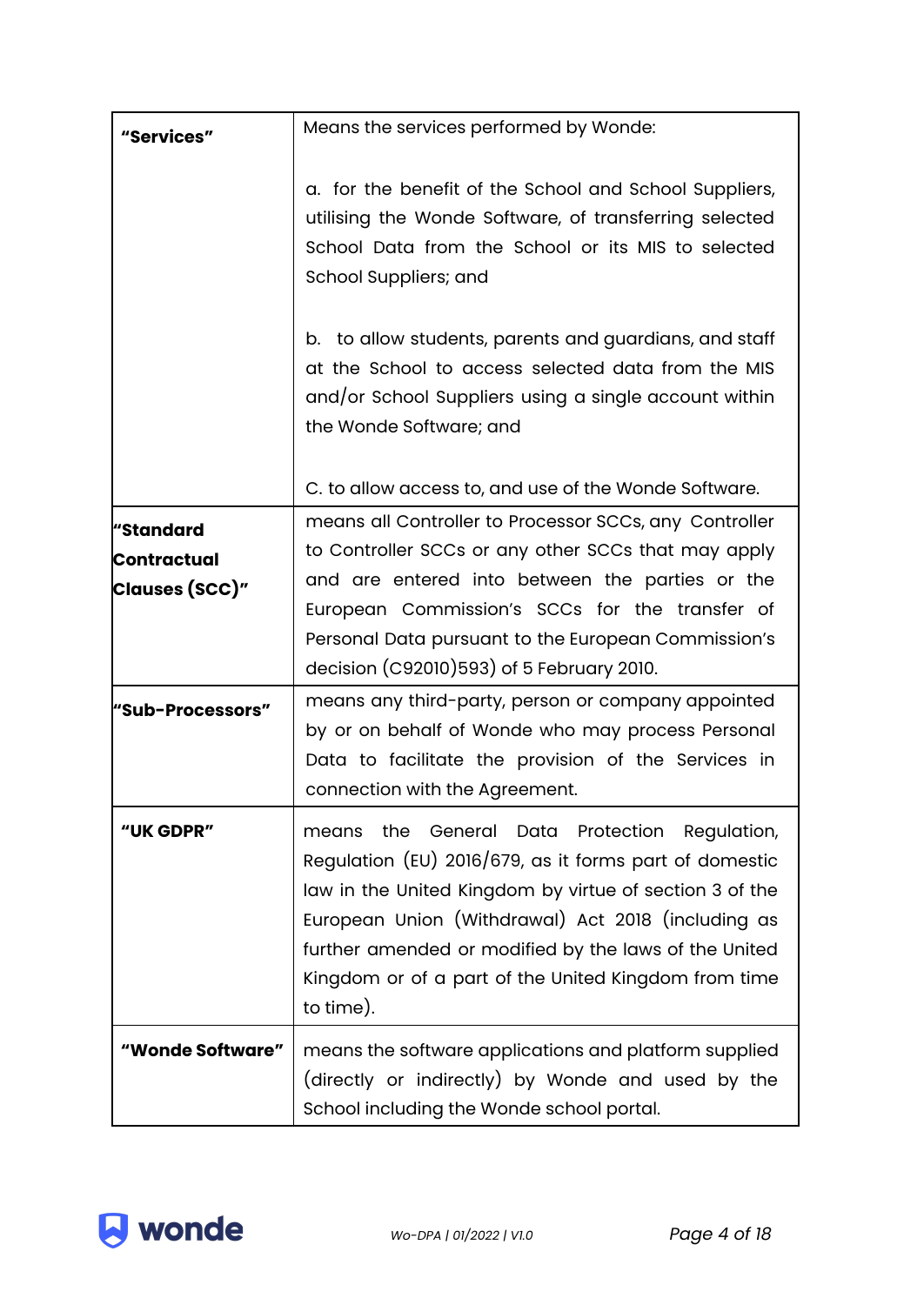1.2 A reference to **writing** or **written** includes emails and writing in any electronic form.

## **2. General Provisions**

- 2.1 The Effective Date of this Agreement shall be the date that the School accepts the terms of this Agreement and the School acknowledges that this Agreement shall be effective and replace any previously applicable data processing, handling and security terms.
- 2.2 This Agreement applies to the extent that Wonde processes School Data which is subject to the Data Protection Laws.
- 2.3 By granting access to (some or all of) the School Data to Wonde and the Wonde Software , the School agrees to the terms of this Agreement.
- 2.4 The School and Wonde acknowledge that, for the purposes of Data Protection Laws, Wonde is a Data Processor and the School is a Data Controller in respect of the School Data comprising Personal Data which is processed by the Wonde Software. Each party shall comply with their respective obligations under the Data Protection Laws.
- 2.5 Wonde will be a Data Controller in respect of certain other Personal Data collected by Wonde, including details of staff of the School when they interact with Wonde directly, and the contact details of parents who may login to the Wonde Software directly. This Agreement does not apply to any information Wonde collects as a Data Controller. Further information relating to Wonde's collection and handling of Personal Data is outlined in its Privacy Notice, which is made available to the School and is further available on Wonde's website or by request.
- 2.6 Wonde shall comply with all applicable Data Protection Laws in respect of its obligations for the processing of the School Data.
- 2.7 Wonde shall not process any School Data other than on the instructions of the School (unless such processing shall be required by any applicable law to which Wonde is subject to).

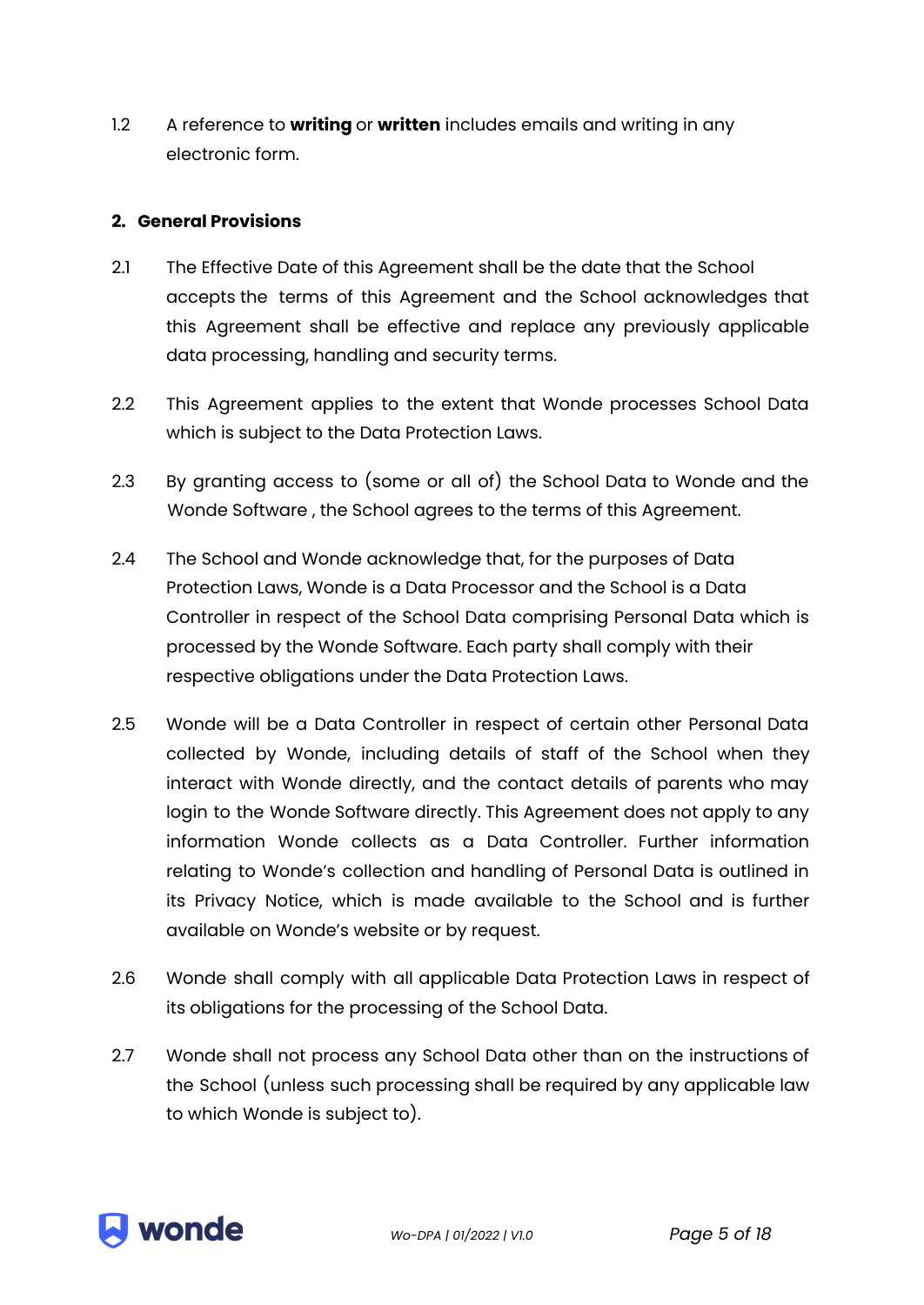- 2.8 The School hereby instructs and authorises Wonde to process School Data for the purpose of:
	- 2.8.1 transferring certain School Data through its instructions via the Wonde school portal from the School to School Suppliers, which permits students, parents and guardians, and staff of the School to access and manage the School Data effectively;
	- 2.8.2 carrying out requests and/or instructions to restrict or approve data sets via the Wonde school portal;
	- 2.8.3 Wonde providing the School with access to the Wonde Software; and
	- 2.8.4 as otherwise reasonably necessary for the provision of the Services by Wonde to the School.
- 2.9 The School warrants and represents that the transfer by the School of the School Data to Wonde for the purpose of Wonde processing the School Data as set out in this clause 2, is lawful under, and in full compliance with, Data Protection Laws. The School shall indemnify Wonde against all costs, claims, damages, expenses, losses and liabilities incurred by Wonde arising out of or in connection with any breach of the foregoing warranty and representation.
- 2.10 The School and Wonde confirm that Schedule 1 determines the subject matter, duration, nature and purpose of processing which includes the following:
	- 2.10.1 the processing of School Data by Wonde will comprise the collection or extraction of School Data from the MIS, the organisation and re-categorisation of that School Data, the transfer of the School Data to School Suppliers notified to Wonde by the School via the Wonde school portal, the processing of School Data within and for the purpose of the Wonde Software, and the transfer of the School Data to parents, guardians, students and staff of the School who are permitted access to the Wonde Software;



*Wo-DPA | 01/2022 | V1.0 Page 6 of 18*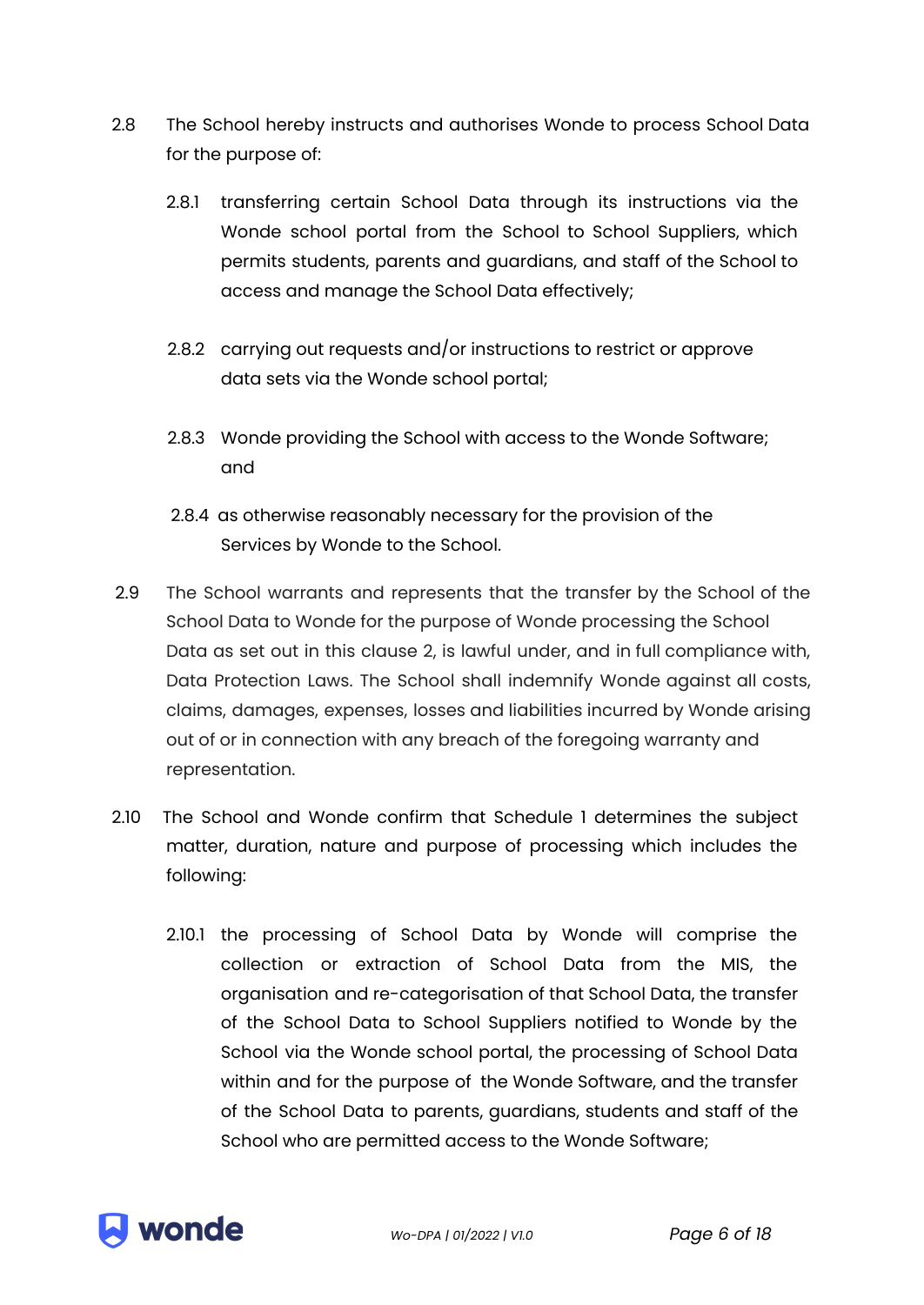- 2.10.2 the purpose of the processing of School Data by Wonde is to enable Wonde to provide the Services; and
- 2.10.3 the data that will be processed by Wonde will be School Data, and the data subjects will be students of the School, their parents and guardians, and staff of the School.

## **3. Term and Termination**

- 3.1 This Agreement shall commence on the Effective Date, and shall continue in full force unless and until the School removes the Wonde Software from the School's computer network or MIS, at which point this Agreement shall automatically terminate.
- 3.2 Upon termination of this Agreement, clauses 2.6, 2.9, 4 and 5 and 9 shall continue to apply.
- 3.3 Any provision of this Agreement that expressly or by implication should come into or continue in force on or after termination of the licence terms or this Agreement, in order to protect the School Data, will remain in full force and effect.

## **4. Transfer of School Data**

- 4.1 The School hereby consents to the Wonde Software accessing School Data held on the MIS, for the purpose of extracting and transferring such School Data to Wonde and to School Suppliers.
- 4.2 Upon leaving the School MIS by electronic means (via HTTPS) the School Data will be encrypted by the Wonde Software.
- 4.3 Wonde shall ensure that the School has access to the Wonde school portal whereby the School has visibility and control over the categories of School Data they are sharing with each School Supplier; subject to any terms and conditions of use for the online portal.

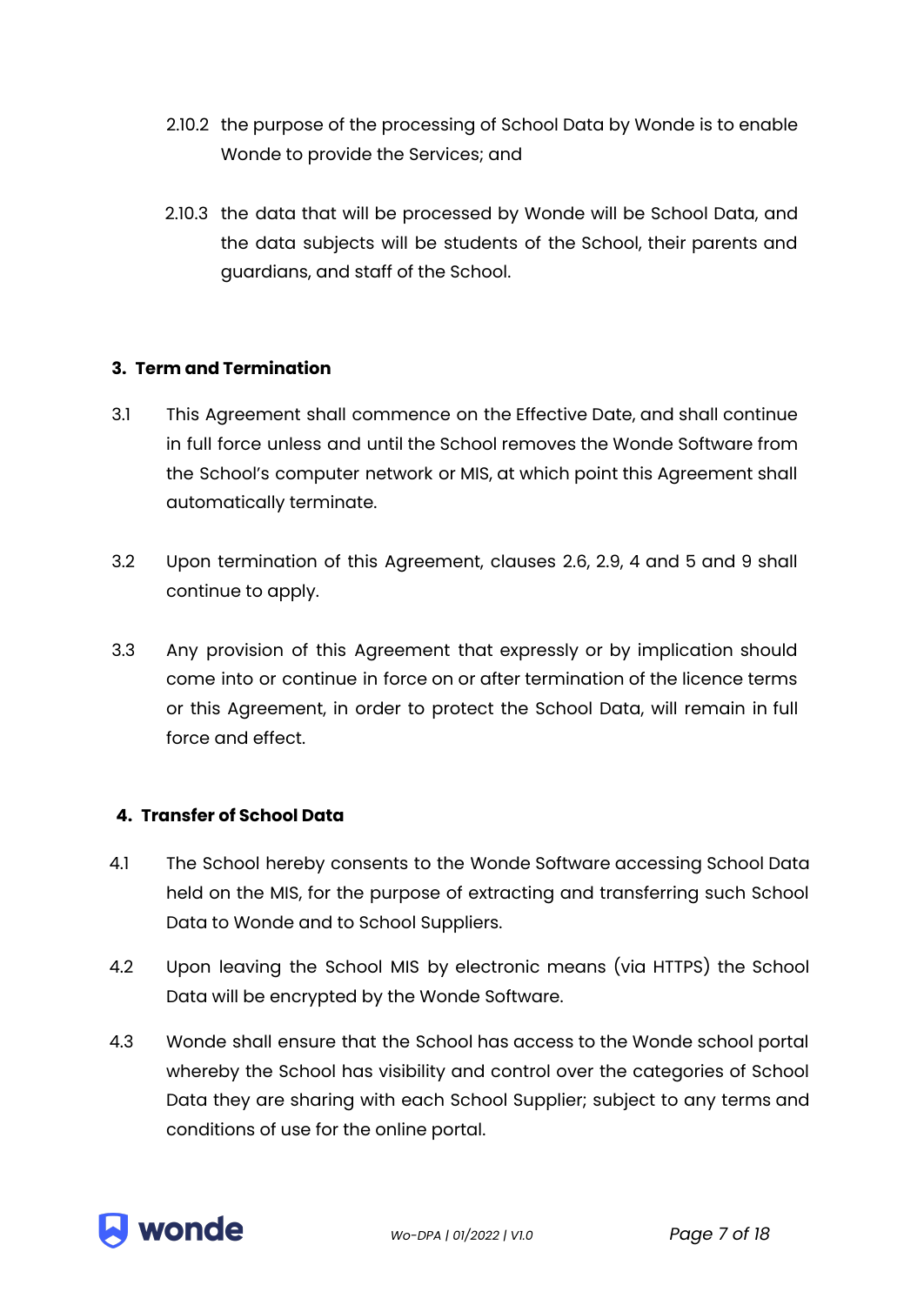- 4.4 School Data will only be transferred to School Suppliers where instructed by the School to the school portal in the Wonde Software.
- 4.5 The School will enter into written agreements with all School Suppliers who also act as Data Processors of the School, in the terms required by the Data Protection Laws, before instructing Wonde to transfer any School Data to such School Supplier.
- 4.6 Where School Data is to be transferred to a School Supplier outside of the United Kingdom, the School has sole responsibility for ensuring that adequate safeguards are in place for the transfer of that School Data, as required by Data Protection Laws, to a jurisdiction outside of the United Kingdom (including, if applicable, written agreements incorporating the appropriate SCCs).
- 4.7 The School agrees that it has determined the lawful basis for such a transfer as described in clause 4.6, and has received all consents and rights necessary under the Data Protection Laws to enable Wonde to process the School Data.
- 4.8 In particular, the School acknowledges and agrees that it will be solely responsible for (i) the accuracy, quality, and legality of the School Data and the means by which it has been acquired; (ii) complying with all necessary transparency and lawfulness requirements under the Data Protection Laws for the collection and use of the School Data; (iii) ensuring the School has the right to transfer or provide Wonde access to the School Data for processing under this Agreement; (iv) ensuring that the School's instructions to Wonde comply with applicable laws including the Data Protection Laws.
- 4.9 The School shall indemnify Wonde against all costs, claims, damages, expenses, losses and liabilities incurred by Wonde arising out of or in connection with any breach of the clauses 4.5, 4.6, 4.7 and/or 4.8 above.

# **5. Ownership of the School Data and Confidential Information**

5.1 The School Data shall always remain the property of the School.



*Wo-DPA | 01/2022 | V1.0 Page 8 of 18*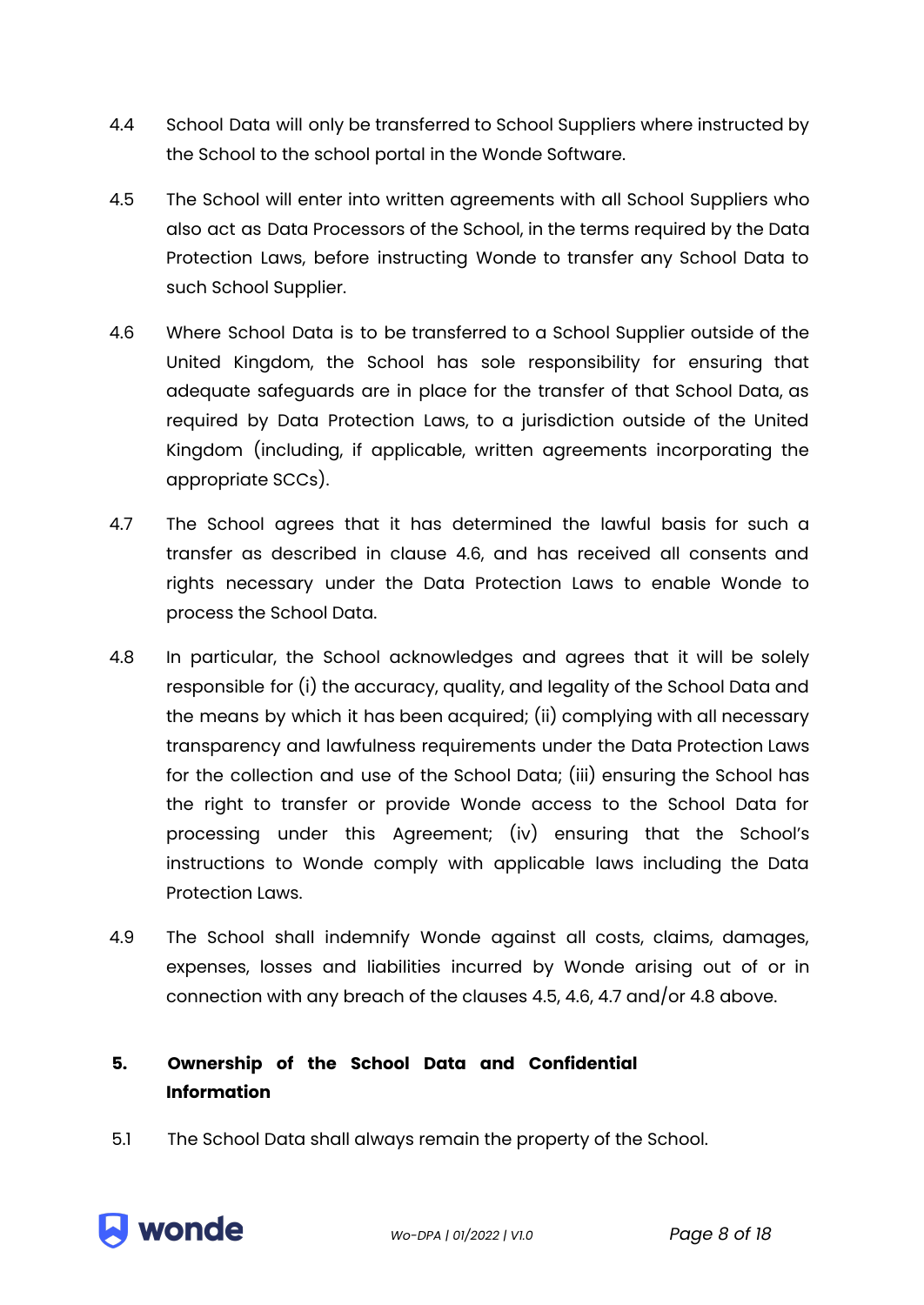- 5.2 The School therefore retains control of the School Data and remains responsible for its compliance obligations under the Data Protection Laws, including but not limited to, providing any required notices and obtaining any required consents, and for the written processing instructions it gives to Wonde.
- 5.3 Wonde shall have no responsibility to maintain the security of any School Data to the extent it is held or processed outside of Wonde's direct control.
- 5.4 Wonde shall keep all Confidential Information and School Data confidential and shall not:-
	- 5.4.1 use any Confidential Information or School Data except for the purpose of performing the Services it provides to the School; or
	- 5.4.2 disclose any Confidential Information in whole or in part to any third party, except as expressly permitted by this Agreement, or as required for the purpose of any Services provided by Wonde to the School, or to the extent required by law.
- 5.5 Wonde shall ensure that all persons authorised by Wonde to process the School Data are:
	- 5.5.1 informed of the confidential nature of the School Data and are bound by confidentiality obligations and use the appropriate restrictions in place in respect of preserving the School Data; and
	- 5.5.2 have undertaken training on the Data Protection Laws relating to any handling of the School Data.

## **6. Security of the Data**

6.1 Taking into account the state of the art, the costs of implementation and the nature, scope, context and purposes of processing to be carried out by Wonde, as well as the risk of varying likelihood and severity for the rights and freedoms of natural persons, Wonde shall in relation to the

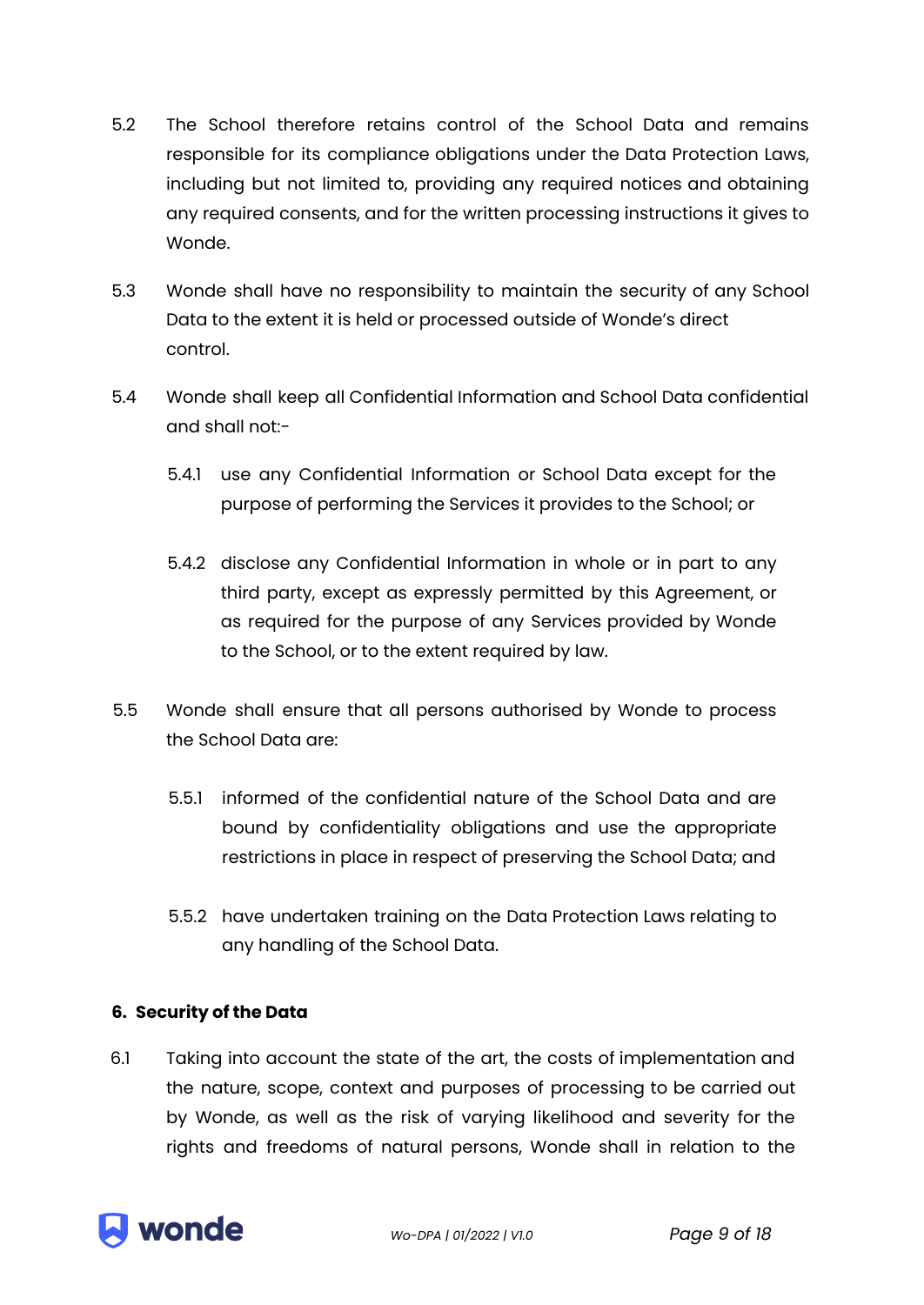School Data implement appropriate technical and organisational measures to ensure a level of security appropriate to that risk.

6.2 In assessing the appropriate level of security, Wonde shall take account in particular of the risks that are presented by processing of the School Data, in particular from a Personal Data Breach and to preserve the security and confidentiality of the School Data, in accordance with Wonde's Privacy Notice. Further details of Wonde's security policies and processes are available on request.

#### **7. Sub-Processors and International Transfers**

- 7.1 The School acknowledges and agrees that Wonde may use Sub-Processors in the course of its business and to fulfil the Services. Wonde may continue to use such Sub-Processors already engaged by Wonde and a list of its current Sub-Processors may be found at [www.wonde.com/subprocessors](http://www.wonde.com/subprocessors) . Wonde will continue to update this list when required to do so.
- 7.2 The School hereby provides a general authorisation to Wonde to appoint future Sub-Processors for the processing of School Data by Wonde, so long as Wonde carries out due diligence on all potential Sub-Processors, complies with the requirements under the Data Protection Laws and complies with clause 7.3.
- 7.3 Where Wonde appoints a Sub-Processor pursuant to this clause 7, it shall ensure that the arrangement between it and the Sub-Processor is governed by a written contract including terms which offer at least the same level of protection for the School Data as those set out in this Agreement, which meets the requirements of Data Protection Laws.
- 7.4 Wonde shall ensure that each Sub-Processor appointed by it performs the obligations under clauses 2.4, 6.1, 10, 11 as they apply to processing of the School Data carried out by that Sub-Processor, as if they were a party to this Agreement in place of Wonde. Wonde shall remain liable for the acts and omissions of any Sub-Processor in respect of the processing of the School Data.

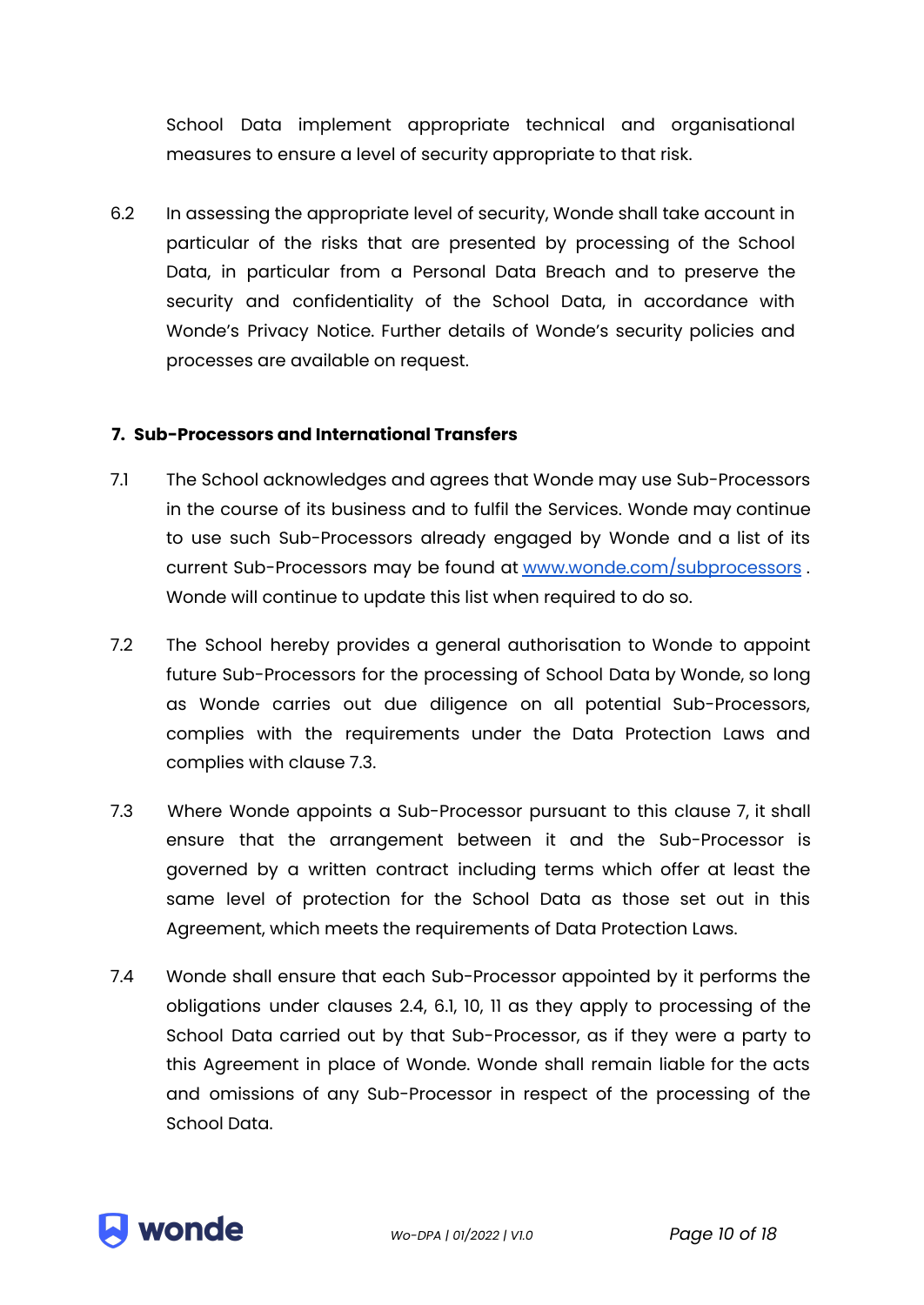- 7.5 The School authorises Wonde to transfer or otherwise process the School Data outside the UK or the European Economic Area, without obtaining the School's specific prior written consent, provided that:
	- 7.5.1 the School Data is transferred to or processed in a territory which is subject to adequacy regulations under the Data Protection Laws that the territory provides adequate protection for the privacy rights of individuals; or
	- 7.5.2 Wonde participates in a valid cross-border transfer mechanism under Data Protection Laws, so that Wonde (and, where appropriate, the School) can ensure that appropriate safeguards are in place to ensure an adequate level of protection with respect to the privacy rights of individuals as required by the UK GDPR; or
	- 7.5.3 the transfer otherwise complies with Data Protection Laws.
- 7.6 If any School Data transfer between Wonde and the School requires execution of SCCs in order to comply with the Data Protection Laws, the parties shall agree to enter into a further agreement to reflect the further SCCs.

## **8. Insurance**

8.1 Wonde maintains a policy of insurance in respect of public liability in respect of the services provided by Wonde and the processing of the School Data, and shall produce a copy of such policy to the School if requested to do so.

## **9. Deletion or return of School Data**

9.1 Wonde shall within a reasonable period of either a written request from the School or upon instruction from an Authorised Person, or the termination of this Agreement, delete and procure the deletion of all copies of the School Data.

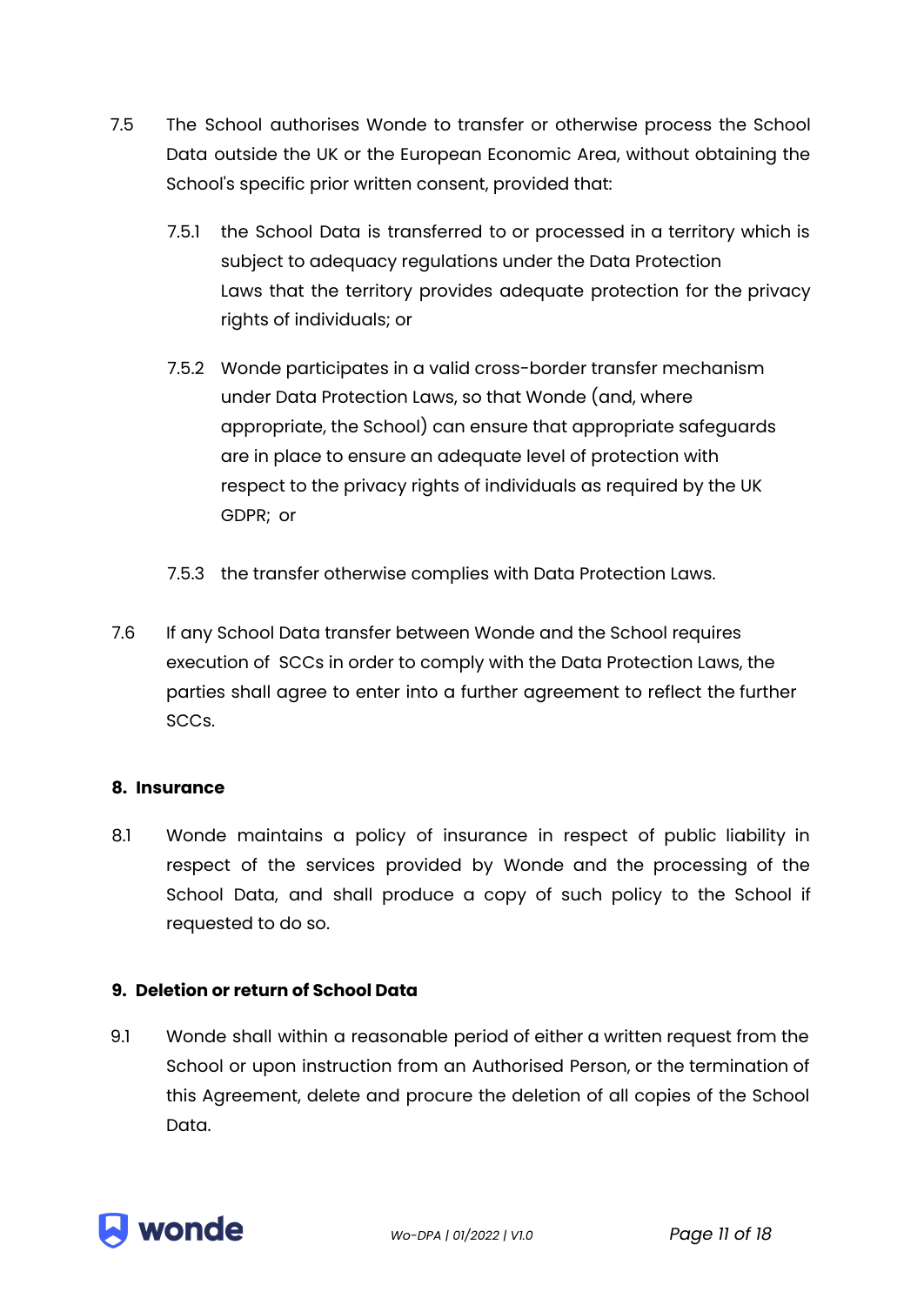- 9.2 Subject to clause 9.3, the School may in its absolute discretion by written notice to Wonde at any time require Wonde to:
	- 9.2.1 return a complete copy of all School Data by secure file transfer in such format as is reasonably notified by the School to Wonde; and
	- 9.2.2 delete and use all reasonable endeavours to procure the deletion of all other copies of School Data processed by Wonde or any of its Sub-Processors.
- 9.3 Wonde shall use all its reasonable endeavours to comply with any such written request within 30 days of receiving such request.
- 9.4 Wonde and its Sub-Processors may retain School Data to the extent required by any applicable law, provided that Wonde and its Sub-Processors shall ensure the confidentiality of all such School Data retained, and shall ensure that such School Data is only processed as necessary for the purpose(s) specified by the applicable laws requiring its storage and for no other purpose.
- 9.5 Wonde shall, within 30 days of a formal request from the School, provide written certification to the School that it has fully complied with this clause 9.

## **10. Audit and Information Rights**

- 10.1 Subject to clauses 10.2, 10.3 and 10.4, Wonde shall:
	- 10.1.1 make available to the School on request all information reasonably necessary to demonstrate Wonde's compliance with this Agreement; and
	- 10.1.2 allow for and contribute to audits, including inspections, by the School or any auditor nominated by the School in relation to the processing of the School Data by Wonde and its Sub-Processors.
- 10.2 The information and audit rights of the School under clause 10.1 shall apply only to the extent required by Data Protection Laws.

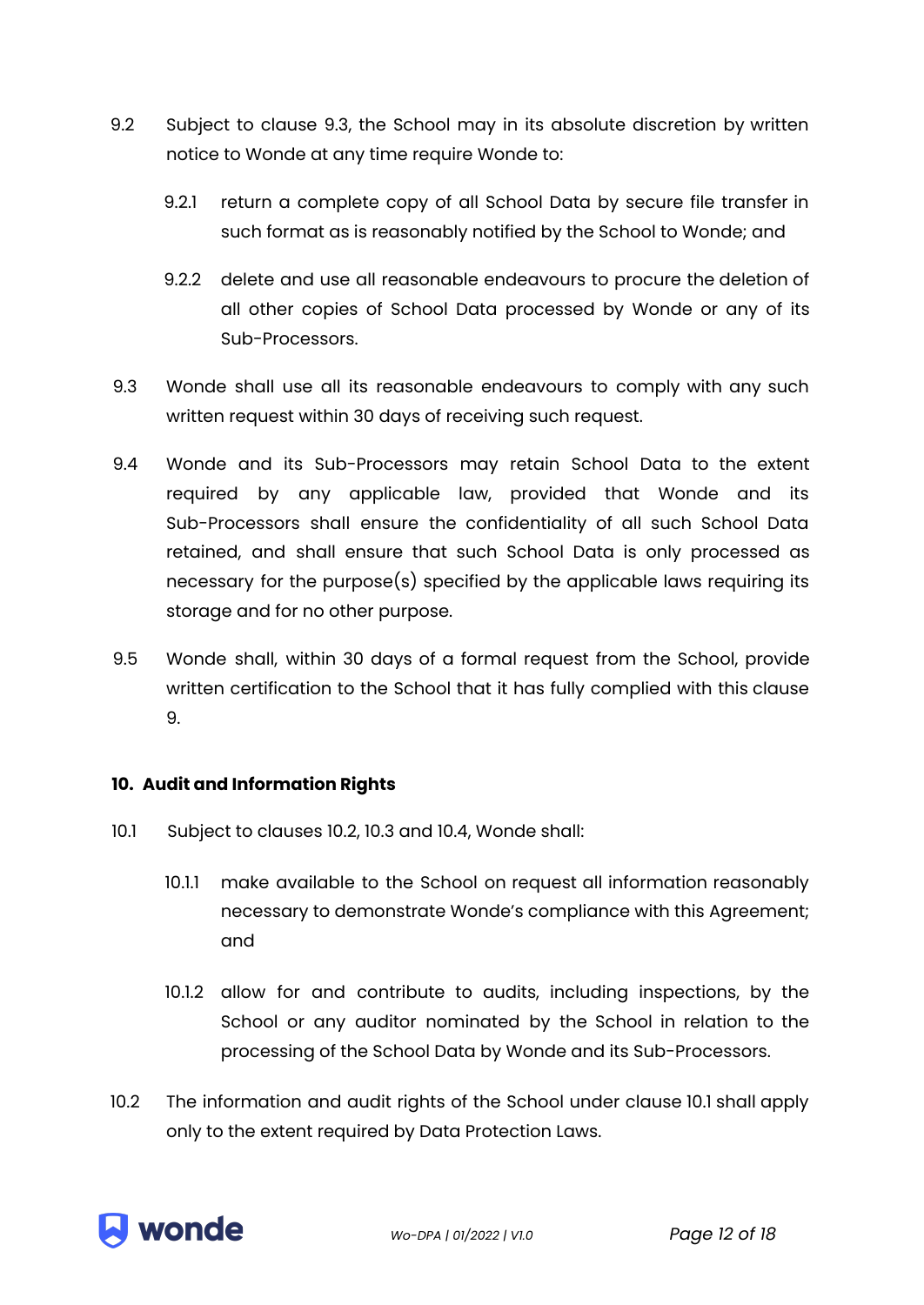- 10.3 The School shall give Wonde reasonable notice of any audit or inspection that it wishes to conduct under clause 10.1, and shall (and shall ensure that any nominated auditor shall) avoid causing (or, if it cannot avoid, minimise) any damage, injury or disruption to Wonde's or its Sub-Processors' premises, equipment, personnel and business.
- 10.4 Without prejudice to clause 10.3, Wonde or its Sub-Processors are not required to give access to their premises for the purposes of an audit or inspection:
	- 10.4.1 to any individual unless he or she produces reasonable evidence of identity and authority; or
	- 10.4.2 outside normal business hours at those premises; or
	- 10.4.3 for the purposes of more than one audit or inspection in any calendar year.

## **11. Data Subject Rights and Associated Matters**

- 11.1 Taking into account the nature of the processing conducted by Wonde, Wonde shall (and shall use all reasonable endeavours to procure that its Sub-Processors shall) assist the School by implementing appropriate technical and organisational measures, insofar as this is possible, for the fulfilment of the School's obligations, to respond to requests to exercise data subject rights under the Data Protection Laws.
- 11.2 Wonde shall:
	- 11.2.1 promptly notify the School if it or any Sub-Processor receives a request from a data subject under any Data Protection Law in respect of School Data;
	- 11.2.2 notify the School promptly in writing if it receives any complaint or notice that relates directly or indirectly to the processing of the School Data and/or to either party's compliance with the Data Protection Laws; and
	- 11.2.3 not, and shall use all reasonable endeavours to ensure that the Sub-Processor does not, respond to any request from a data subject,

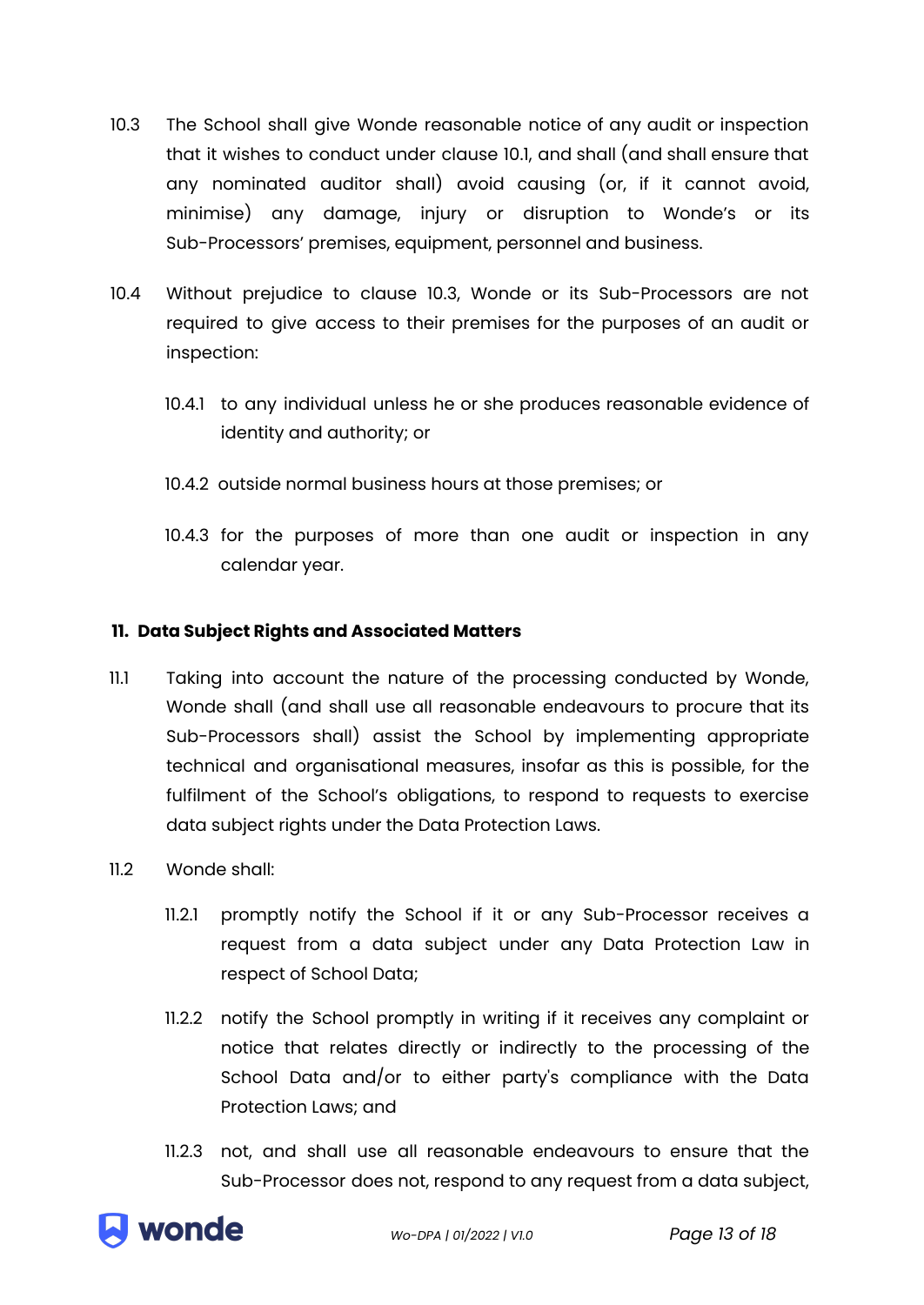except on the written instructions of the School or as required by any applicable laws to which Wonde or the Sub-Processor is subject to.

- 11.3 Wonde shall notify the School without undue delay upon Wonde becoming aware of:
	- 11.3.1 the loss, unintended destruction or damage, corruption, or unusability of part or all of the School Data. Wonde will restore any School Data at its own expense as soon as possible;
	- 11.3.2 any accidental, unauthorised or unlawful processing of the School Data; or
	- 11.3.3 any Personal Data Breach

in respect of any School Data processed by Wonde, providing the School with sufficient information to allow the School to meet any obligations to report, or inform the individuals to which the School Data related, of such Personal Data Breach under Data Protection Laws. It shall be the responsibility of the School to report the Personal Data Breach to the Information Commissioner's Office or any other appropriate regulatory authority, where appropriate.

- 11.4 Wonde shall co-operate with the School and take such reasonable commercial steps as directed by the School to include: assisting in the investigation, facilitating any interviews, remediation and making any records available in relation to any such Personal Data Breach referred to in clause 11.3.
- 11.5 Wonde shall provide reasonable assistance to the School (at the School's expense) with:
	- 11.5.1 responding to any request from a Data Subject; and
	- 11.5.2 any data protection impact assessments, and prior consultations with competent data privacy authorities, which the School reasonably considers to be required under any Data Protection Laws, in each case solely in relation to processing of School Data comprised in the School Data, by and taking into account the nature of the processing and information available to Wonde.

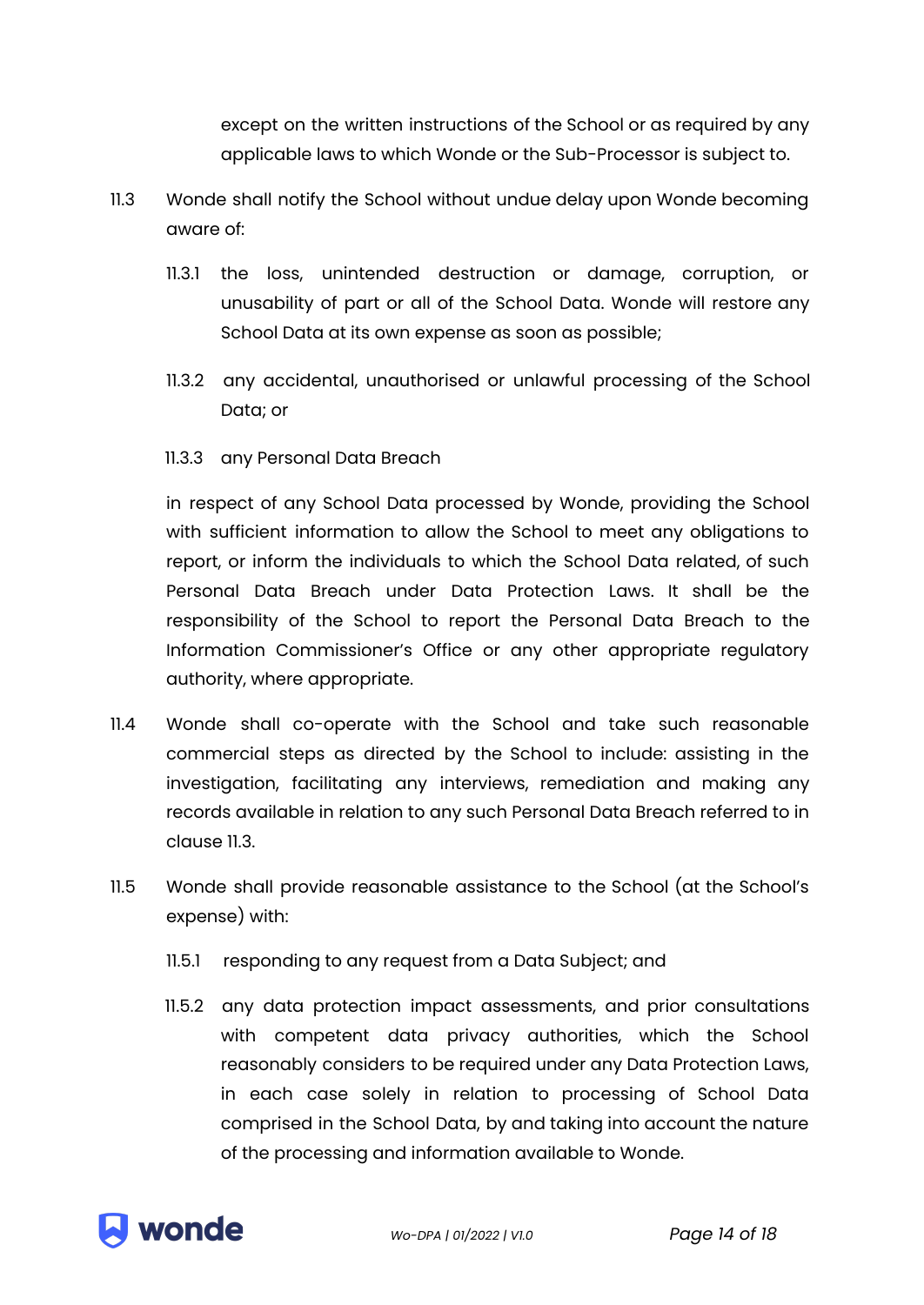## **12. Liability**

- 12.1 Wonde shall have no liability to the School, whether arising in contract, tort (including negligence), breach of statutory duty or otherwise, for or in connection with:
	- 12.1.1 loss, interception or corruption of any data; other than to the extent such loss is caused by the negligence or fault of Wonde;
	- 12.1.2 loss, interception or corruption of any data resulting from any negligence or default by any provider of telecommunications services to Wonde, the School or any School Supplier;
	- 12.1.3 any loss arising from the default or negligence of any School Supplier;
	- 12.1.4 damage to reputation or goodwill;
	- 12.1.5 any indirect or consequential loss.
- 12.2 In all other circumstances, Wonde's maximum liability to the School, whether arising in contract, tort (including negligence), breach of statutory duty or otherwise, in connection with the Services or related to this Agreement shall be limited to the aggregate amount paid or payable for the Services during the 12 month period preceding the event giving rise to the claim.
- 12.3 Nothing in this clause shall limit the liability of Wonde for any death or personal injury caused by its negligence, fraud or fraudulent misrepresentation, or any other matter for which liability cannot be limited or excluded as a matter of law.

## **13. Records**

13.1 Wonde agrees that it shall keep detailed, accurate and complete records regarding any processing activities it carries out pursuant to this Agreement, including but not limited to, the access, control and security of the School Data.

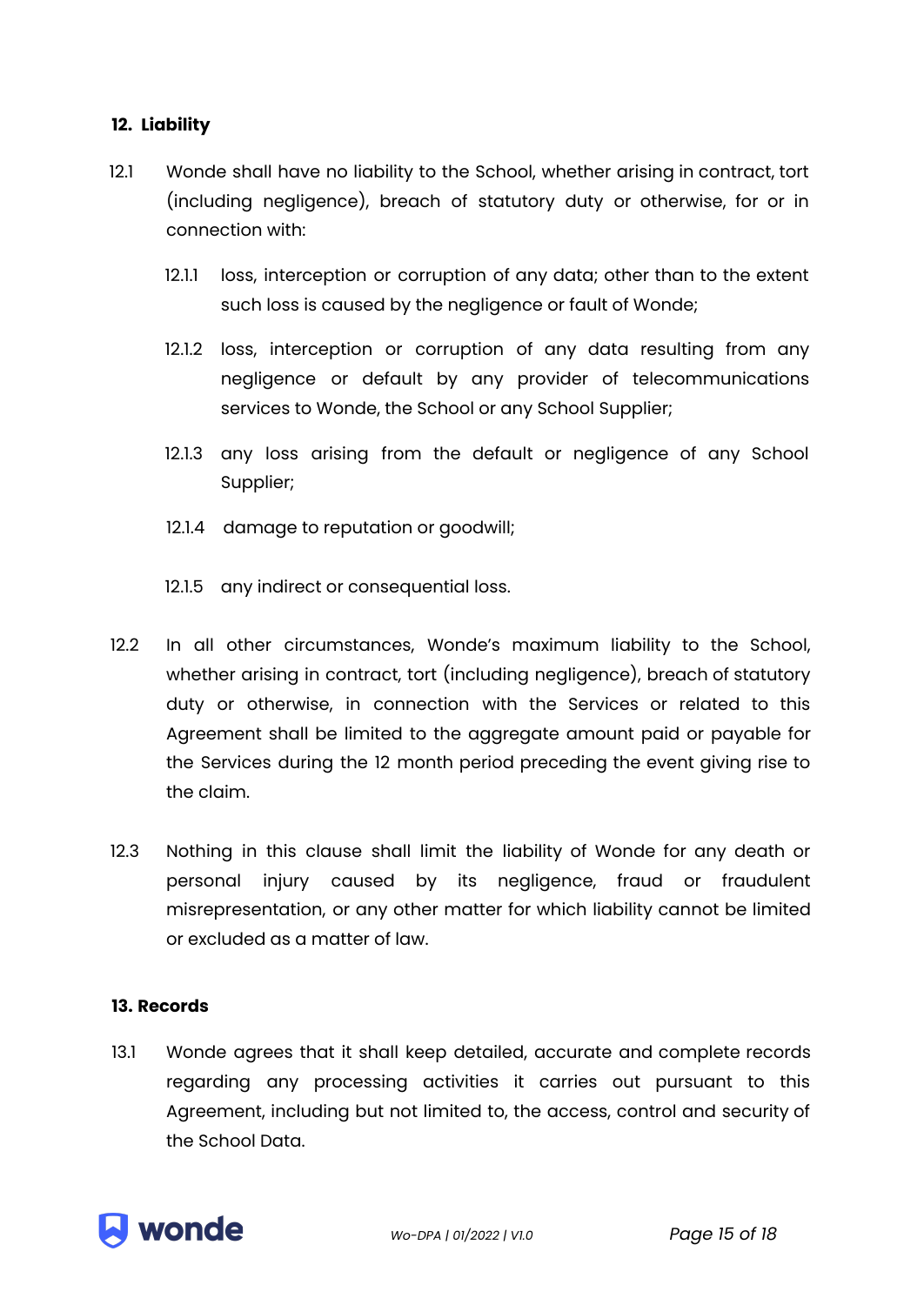13.2 Wonde will ensure that any such records referred to in clause 13.1 are sufficient to enable the School to verify Wonde's compliance with its obligations under this Agreement and will respond to any reasonable request by the School for copies.

#### **14. Miscellaneous Provisions**

- 14.1 Save for any statement, licence, representations or assurances as to the method or location of storage this Agreement and the Schedules to it constitutes the entire agreement and understanding between the parties and with respect to all matters which are referred to and shall supersede any previous agreements between the parties in relation to the matters referred to in this Agreement.
- 14.2 No one other than a party to this Agreement, its successors and permitted assignees shall have any right to enforce any of its terms.
- 14.3 Wonde may vary the terms of this Agreement from time to time by giving notice to the School in advance of the variation.
- 14.4 This Agreement and any dispute or claim arising out of or in connection with it or its subject matter or formation (including non-contractual dispute or claims) shall be governed by and construed in accordance with the laws of England and Wales and subject to the exclusive jurisdiction of the courts of England and Wales.
- 14.5 Wonde may transfer, assign or novate its rights and obligations under this Agreement to any member of its group companies to whom Wonde transfers all or substantially all of its business.

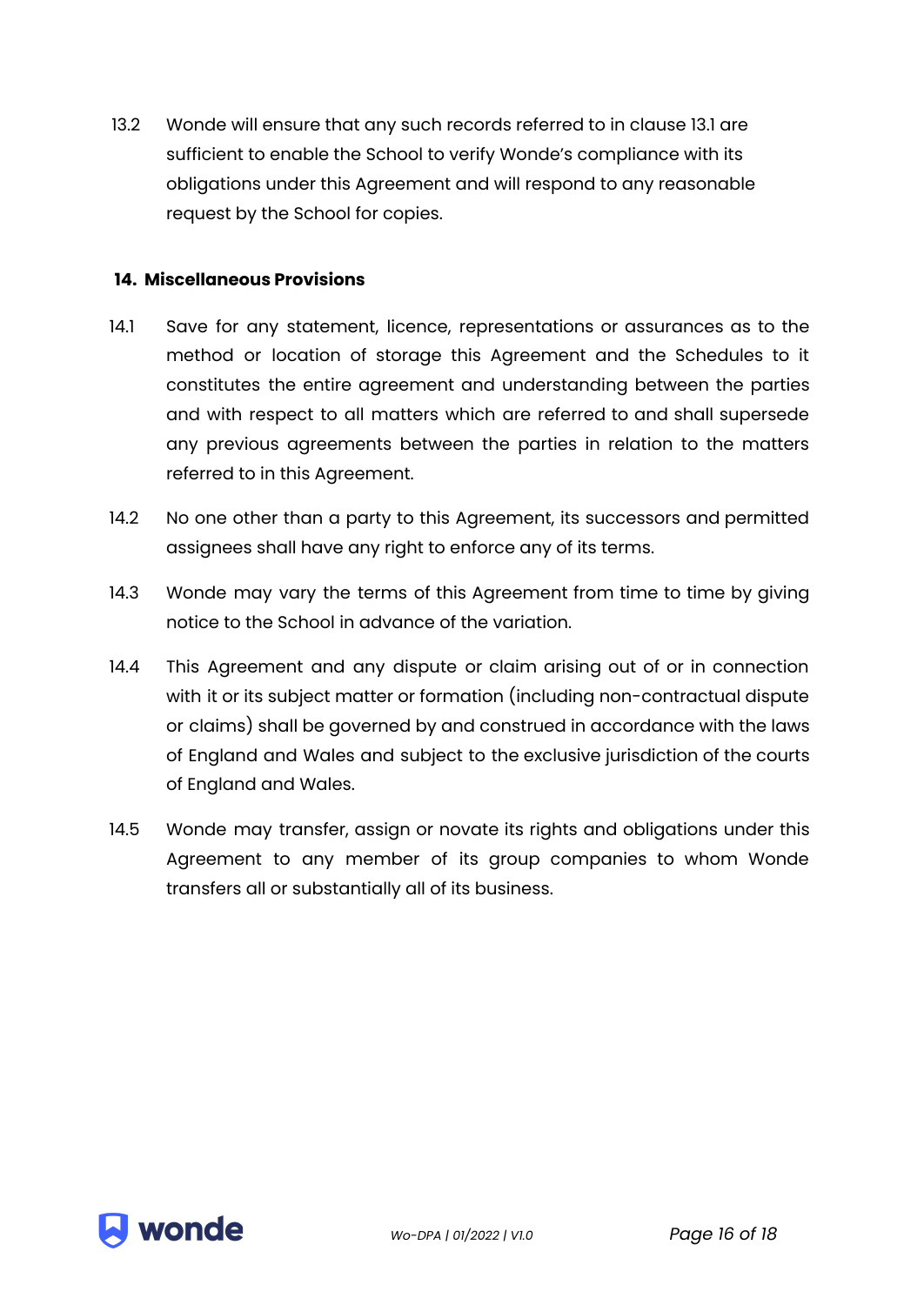#### **SCHEDULE 1**

#### **Subject matter of processing:**

The transfer is necessary to enable the provision of services by Wonde as set out in clause 2.8 (provision of data integration / data extraction services).

#### **Duration of Processing:**

For as long as it is necessary to provide the Services and until the School removes the Wonde Software from the School's computer network or MIS, and then School Data is held and then deleted in accordance with Wonde's data retention policy.

#### **Nature of Processing:**

The collection, storage, organisation and re-categorisation of the School Data in connection with, and for the purpose of, providing the Services to the School.

## **Personal Data Categories and Types:**

## **The School Data being processed concerns the following categories of Data Subjects:**

Students / Pupils

School Employees Including volunteers, agents, temporary and casual workers

Relatives, guardians, and associates of the data subject